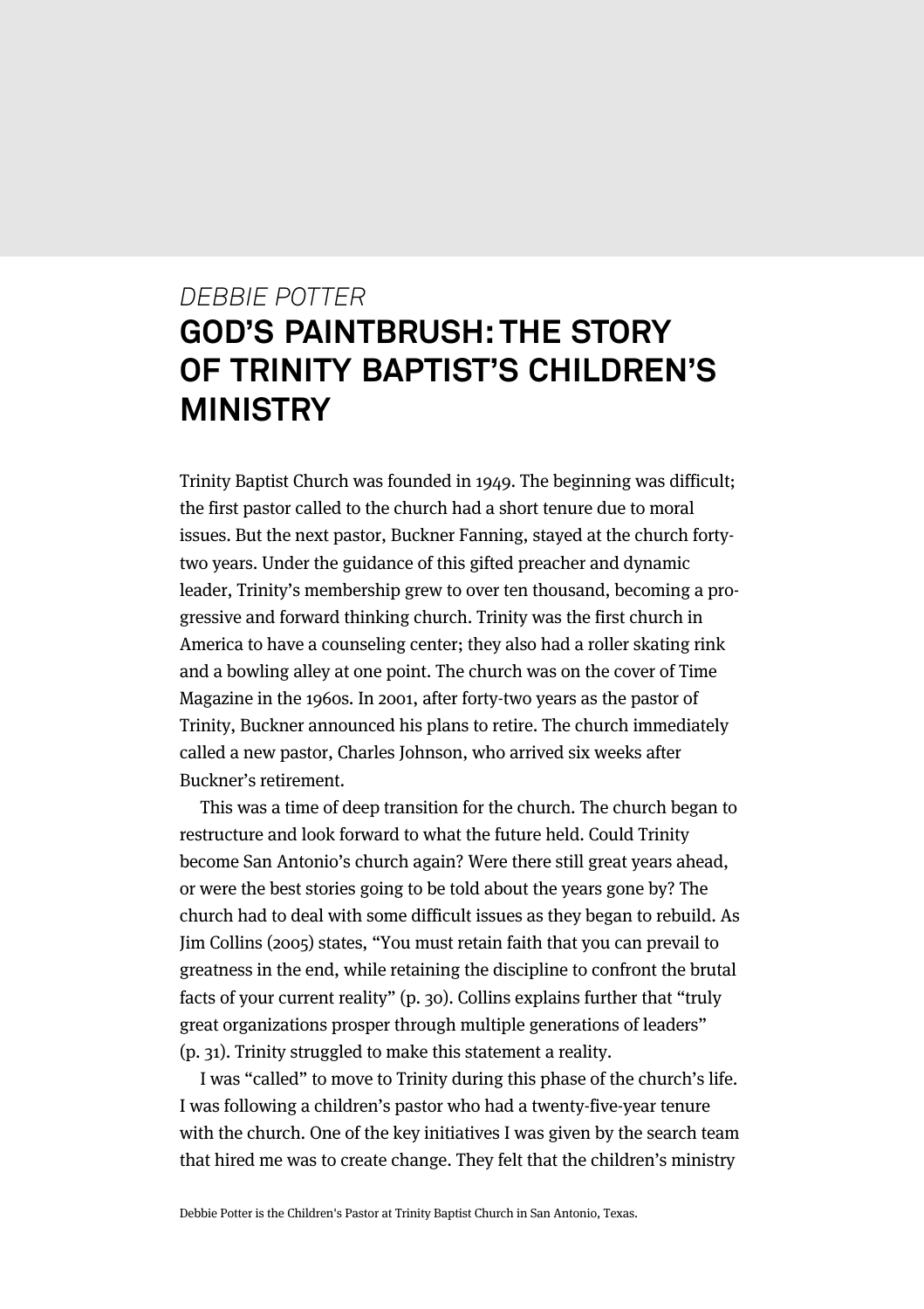needed to make some innovative changes to create a new source of energy for the church. I was excited about the opportunity to be a part of this wonderful church body.

The senior pastor, Charlie, and I were both struggling to gain trust with the congregation as a result of the long tenure of our two predecessors. Change was difficult for the membership. It was a difficult time for everyone. But in the midst of this transition, I began to work toward some innovative ideas that I thought would help the children's ministry. Trinity was a church that was rich in resources and talent. So many people at the church had tremendous gifts that could be used to glorify God.

When Henry Mintzberg was asked in an interview what organizations (churches) have to do to ensure success in the future, he replied that "they've got to build a strong core of people who really care about the place and who have ideas" (as cited in Fullan, 2001, p. 134). The litmus test of all leadership, according to Fullan (2001), is whether it mobilizes people's commitment to putting their energy into actions designed to improve things. "It is individual commitment, but it is above all collective mobilization" (p. 9). "Leadership is about helping release the positive energy that exists naturally within people" (p. 128).

As I prayed and studied the situation, I pondered a question that I had read in Jim Collins' (2005) book: "What can you do today to create a pocket of greatness, despite the brutal facts of your environment?" (p. 30). At this point I felt like David when he was called upon to slay Goliath. The church was in such turmoil that I struggled to see how what could happen in the children's ministry could possibly make a difference. I could just imagine that my words were similar to David's: "God, how can I possibly do anything that will make a difference?" I was not sure what I was supposed to do, but I did know that God had a plan for our church and I also knew that I was ready to do whatever He needed me to do to make it happen. Robert Quinn's (2000) words gave me great encouragement: "Productive communities become synergistic. As one part of the community is enlarged, all parts are enlarged" (p. 32). As I read further, God gave me the answer I had been searching for: "Productive communities usually emerge when one inner-directed and other-focused person begins to envision such a synergistic community" (p. 32).

## **The Vision**

I have always believed that children are more productive in an energizing, stimulating environment. The children's building was in need of change. It was cold, sterile and lifeless; the walls were mono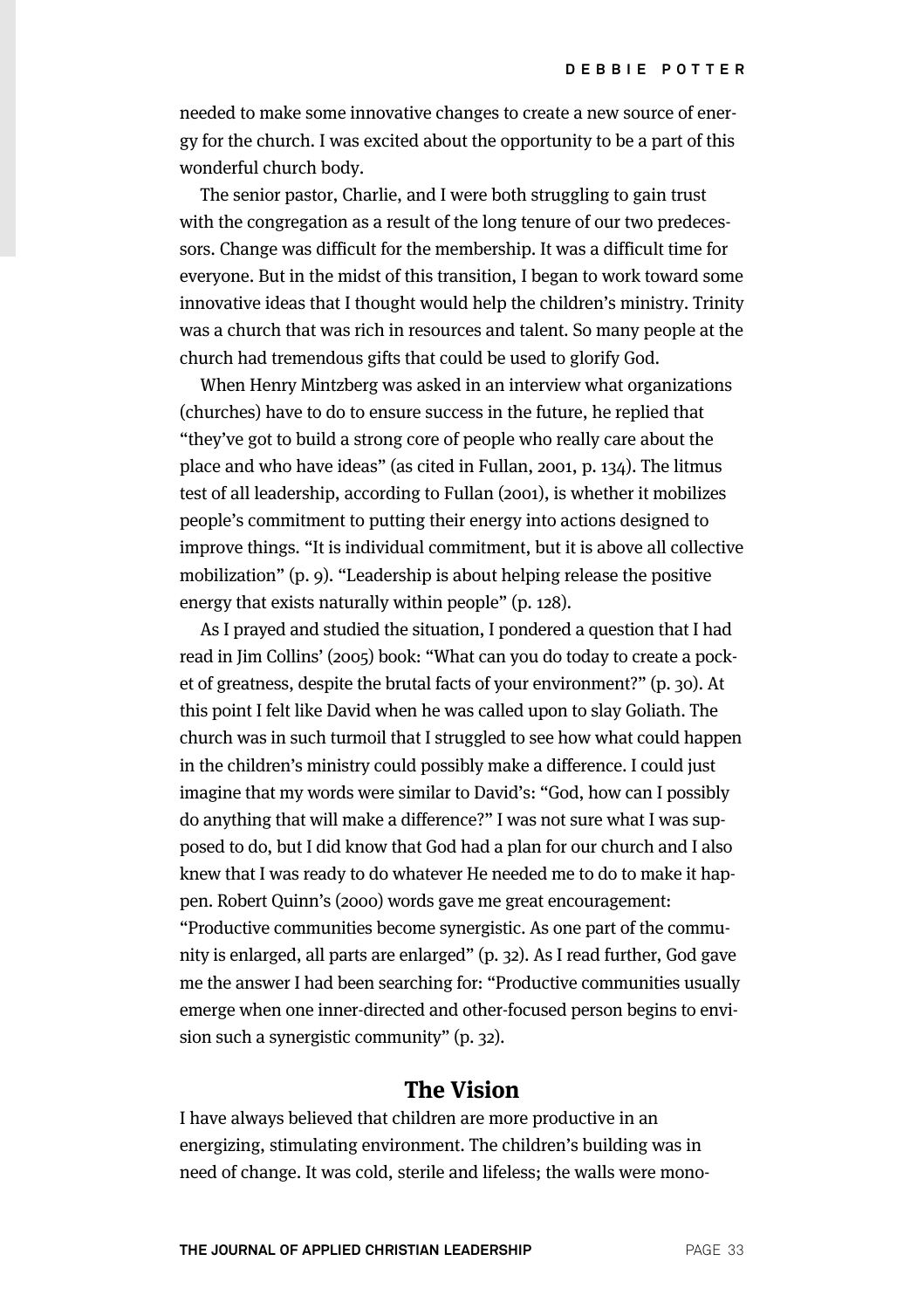chrome in pattern and color. It was clean, plain and functional, yet devoid of energy or life. But the children of the 21st century live in a sensory world of constant stimulation; they live in a visual world. I visited with Charlie about what I thought we needed to do to update the building in order to create a positive environment for children at Trinity. I believe that church should and could have the same excitement and wonder as Disneyworld for children. Why couldn't church be the "happiest place on earth" for children? And why shouldn't we try to make that happen for the children God had given us in our ministry? God began to work out His plan.

The church leadership agreed that the children's center was in need of remodeling, so a team was assembled to work with me to accomplish this goal. The team decided it would be a good idea if I visited some other churches to get ideas for what we might want to do at Trinity. It took several months, but I visited some of the largest churches in the country, where I saw children's centers built to resemble spaceships, threedimensional Hollywood movie sets, and cruise liners (Marini, 2006, p. 1).

On returning from these visits, I reported to the team that I had seen some amazing things, but they were not right for our church. I was frustrated. I did not like any models that I had seen, but could not get a clear vision for where I thought we needed to go. My goal was not just to create a kid-friendly space, but to engage children in learning the Bible (Gosnell, 2009, p. 3). At this point I wasn't sure which direction we needed to go. As leaders it is so easy for us to believe that we must have all the answers. Mintzberg dismantles this misconception when he points out that "effective leadership inspires; it connects more than it controls, it demonstrates more than it decides. It does all this by engaging itself and consequently others" (as cited in Fullan, 2008, p. 128). For me this meant that I needed to empower the laity at the church. Jaworski (1998) explains: "Leadership exists when people are no longer victims of circumstances but participate in creating new circumstances" (p. 3).

Creating a new circumstance was an exciting prospect for the members of the team and for other church leaders. During the next meeting, one of the team members suggested that before we moved any further toward a plan, I should go and visit a local artist and church member named Shawn Bridges. I was thrilled with the idea for several reasons, but of utmost importance was the reality that the team was "buying in" to the project. As expressed by Lewis, Cordeiro and Bird (2005), "a disciplined vision is well thought out, prayed over, and shaped within relationships of godly gifted people" (p. 151).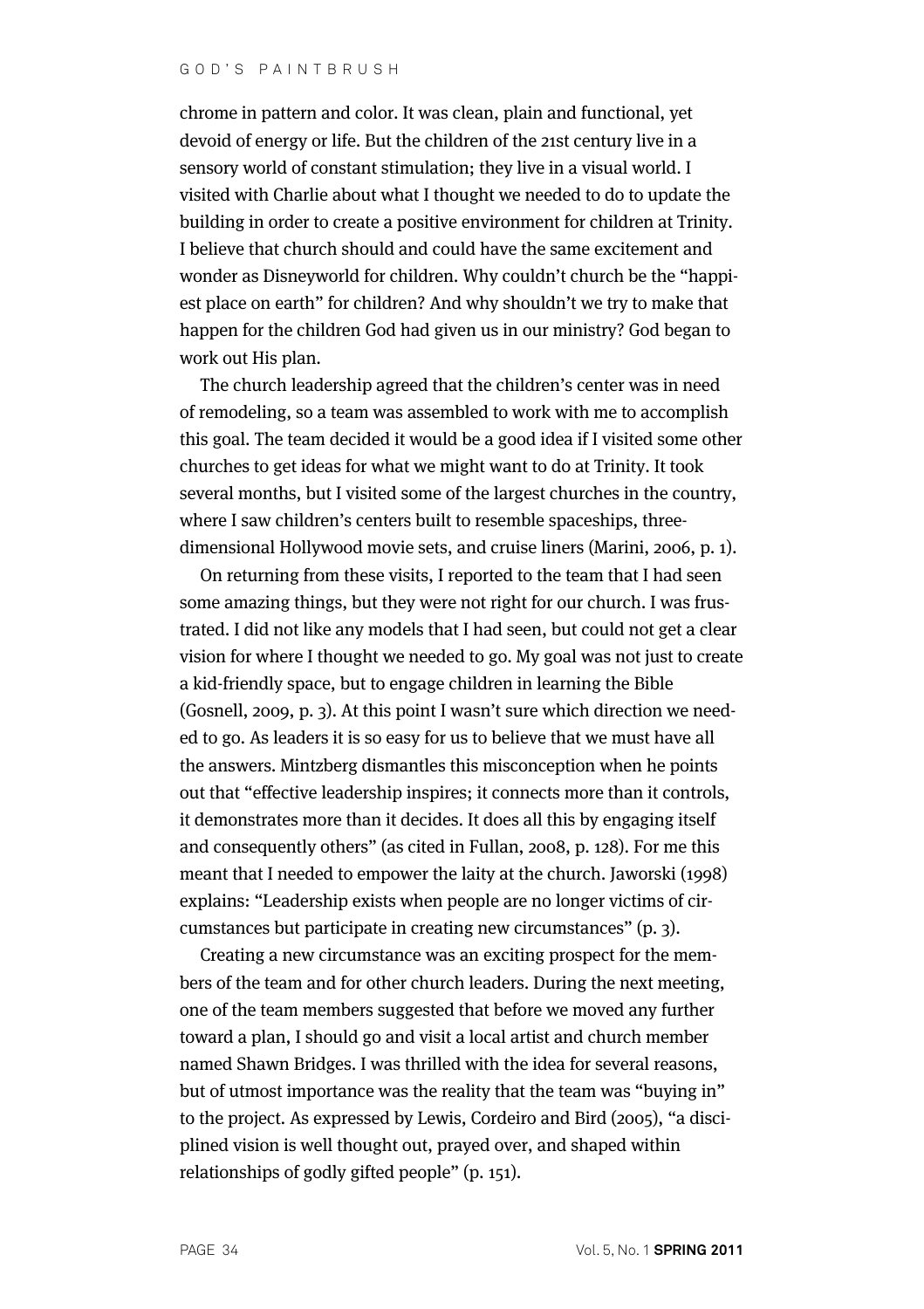## **The Back Story of Shawn Bridges**

I had never met Shawn Bridges, but some of her paintings were displayed throughout the church. Many of the paintings that hung in the church were purchased by church members for various reasons such as memorials to loved ones who had passed away. At the time I was going to meet her, she had just painted a picture in response to the September 11 attacks—a picture that one reporter described as "God's hands embracing humanity and the American flag" (Stecher, 2006, p. 12B). This painting was hanging in the Pentagon. Shawn had high value with the laity at the church. She was loved, trusted and honored like a "home-church" hero.

The team had cautioned me to approach Shawn with care, as it would be insulting to ask someone of her stature to donate their time to a project for the church. Some of the members of the team knew she did not give her time for free. I was told that she had painted a portrait for one of the team members for which she charged \$1,000 per person. After much discussion, the team decided that I needed to meet with Shawn and see if she would be willing to give us a bid on painting two rooms that we were remodeling: the game room and the worship center. I now had clarity from the team and was ready to set up the meeting. I felt honored that the team had some degree of confidence in me as a leader; sending me to visit with Shawn alone was a significant indicator of that trust. W. Bridges (1991) explains: "The purpose that you need to launch a new beginning must come from within the organization—from its will, abilities, resources, and character" (p. 55).

#### **Meeting with Shawn**

I called and made an appointment to meet with Shawn. On the phone she was pleasant and agreeable, inviting me to come to her house the next day. On my way there I prayed, "Lord, help me to know what to say; help me to articulate my vision in such a way that Shawn will feel a calling to help." God is so amazing! I had no idea the way He would not only answer that prayer but surpass it in unbelievable ways. As I knocked on the front door, I prayed again, "Lord, please help me." The front door opened and there stood the person who would forever change my life.

From the moment Shawn said "hello" there was an immediate connection. She was delightful, fun, and passionate. She invited me into the house, which was filled with her paintings. She began showing me the paintings, sharing about each one and the inspiration behind it. Each painting was special to her. She was working on a family portrait that hung on her easel in the living room. As she talked about the painting,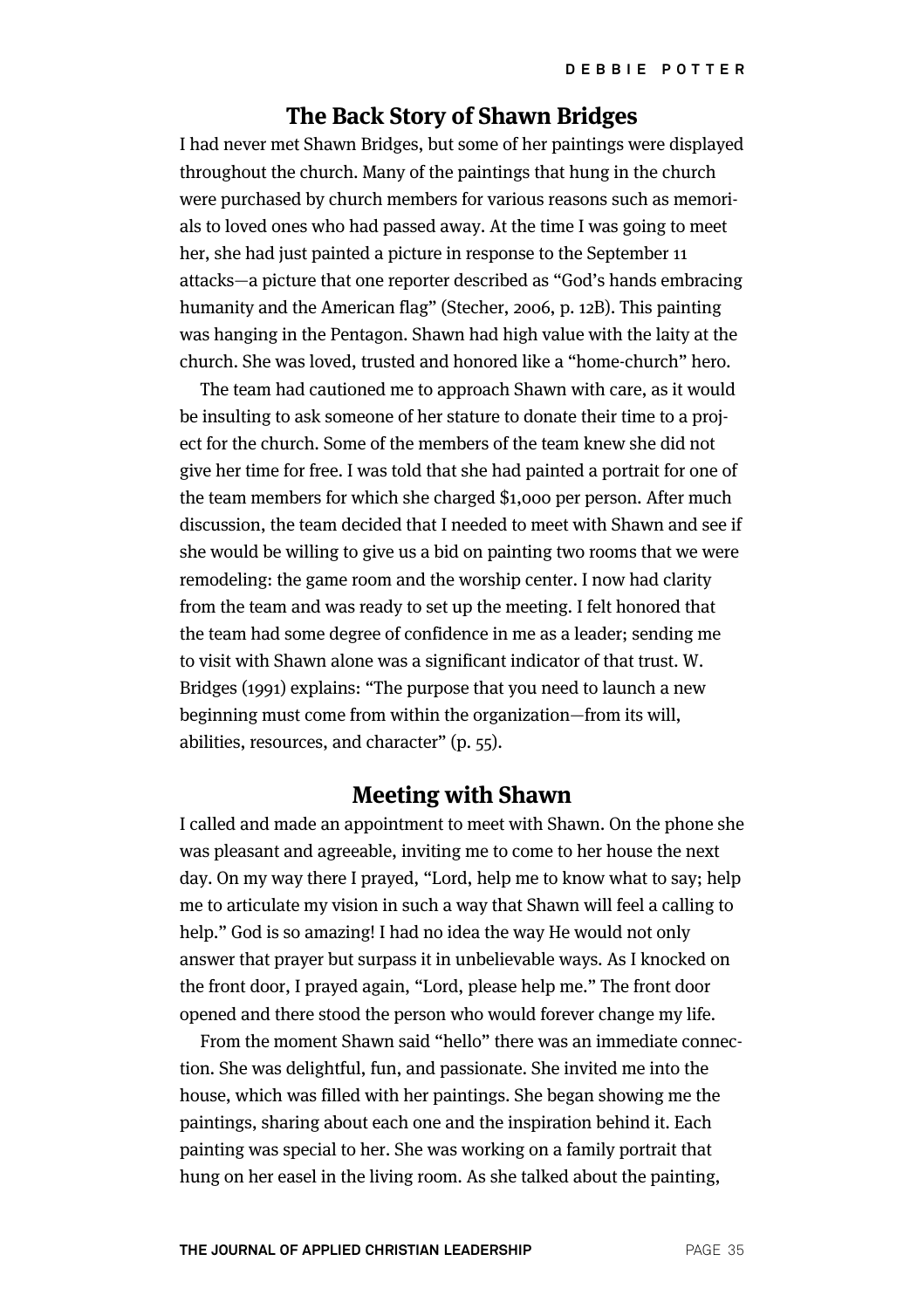it was obvious that she had made a connection with each of the family members she was painting. It also became apparent that in the midst of her great talent was an unbelievable humility. She was concerned that through her painting she would represent each person in a way that they would embrace.

It was at this moment that I realized how impossible it would be to ask a person of such skill and artistry to just donate her work. The committee had been right. Shawn really was an amazing artist. How was I going to ask her to take on a task that seemed insignificant compared to the places her paintings were hanging?

I began to get "cold feet." I decided that I would try to brush this meeting off as a first time meeting and get out of there. But my thoughts were so conflicted as I was trying to imagine the conversation I would have to have trying to explain to this team of highly successful businessmen in San Antonio that I had "chickened out." How would I tell them that their trust in me had been misplaced? I was still arguing in my head when Shawn asked if I would like to have a seat on the sofa.

As I sat down I saw a book on the coffee table by Dutch artist Rein Poortvliet (1992) about Noah's Ark. We continued to chat. Shawn told me about some of the other things she had painted and then she asked, "Now what do you want to talk to me about?" I had no choice; I had to tell her about the project. As we talked about the remodeling plans and what I envisioned for children at the church, she seemed interested. She especially connected with my goals to inspire creativity and imagination for the children at church. I told her how I had visited other churches and could not find a model that I wanted to emulate. Telling an artist you want to do something original and authentic is like sending a kid into a candy store with unlimited money; Shawn began to get excited about possibilities for children. This gave me courage to share my request for her to paint the two rooms.

She listened to my inquiry, but her answer was unexpected. "Debbie, what would be your real dream for children at church?" At that moment I felt like Shawn could see into my soul. She saw something in me that was deeper. As I reflect on that day, I realize that I had thought of myself as this great leader coming to inspire her to commit her talents to help the church. Instead, she was leading.

In response to her question, I began to paint my vision: I would love to have the energy and excitement of Disneyworld in a church setting. I want children to enter the church and know they are there to learn about God, but in a creative, fun way. I looked at the book on the coffee table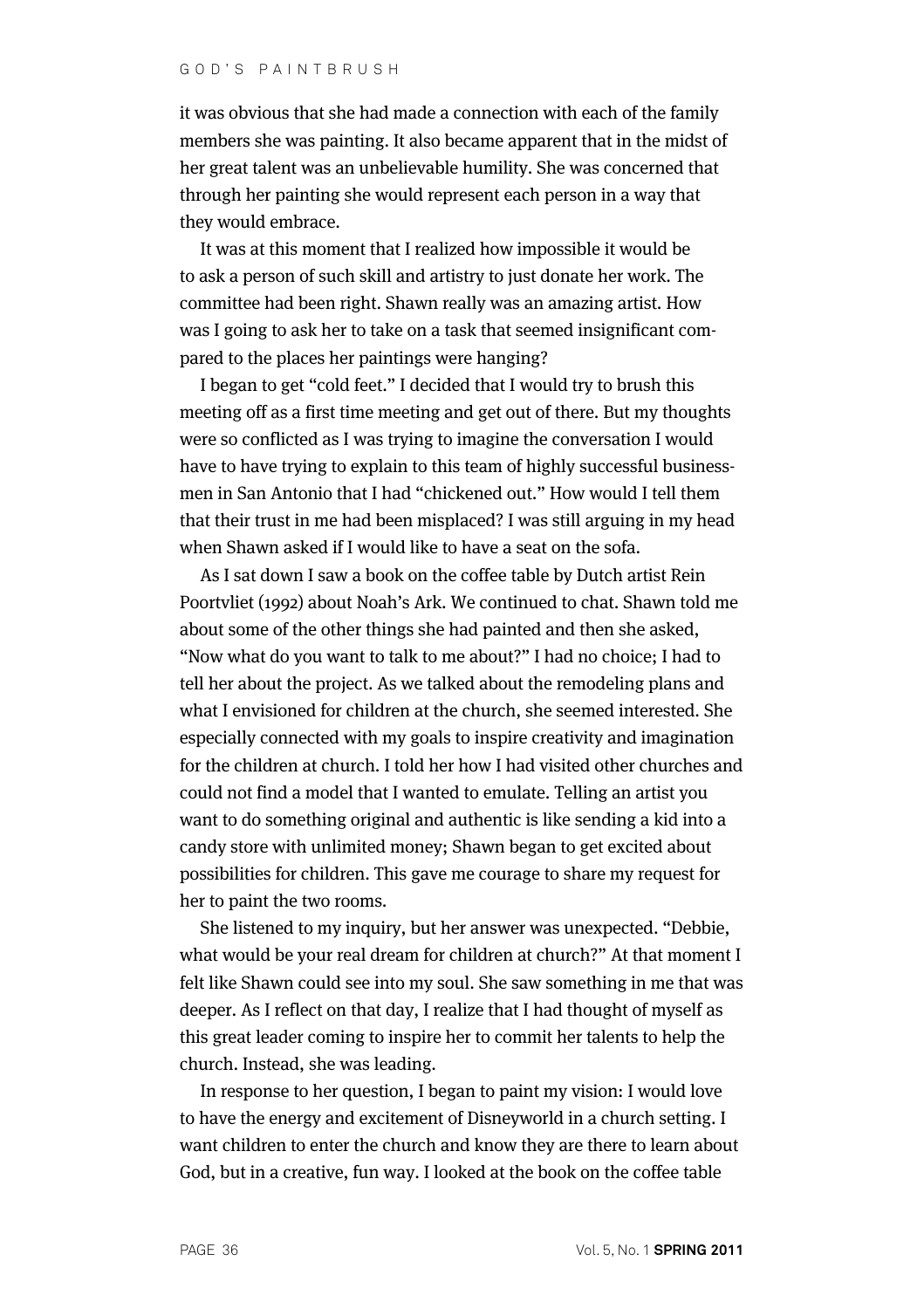and said, "Can you imagine if children entered church on Sunday and there were life-sized animals on the wall? Imagine preschoolers feeling like they were entering Noah's Ark when they came into church. Wouldn't that be amazing?!" I wanted something "where, when children walked in, the walls would somehow come to life" (Marini, 2006, p. 1).

As I talked, Shawn listened attentively; she never looked shocked or surprised. Whetten & Cameron (1995) say that "a key role of outstanding leaders is to unleash the creativity in their followers." When I had finished explaining my dream, a dream that I had never articulated to anyone, Shawn looked at me and said, "I'll do it." That response quickly jerked me back into reality and I said, "Great, would you give me a bid for the two rooms and I will take it to the team?" But what she said next still makes my heart beat faster: "Oh, I can paint the two rooms; that is easy. But I am talking about fulfilling the dream. I will paint the children's building. I want children to walk into the Bible at Trinity Baptist Church."

What do you say when a world class artist makes you the offer of a lifetime but you have no way to make it work? I was filled with an array of emotions. This was wonderful, even unbelievable, but I had a big problem: there was no way the team would give me the financial resources to pay for something of this magnitude. I knew the only explanation for Shawn's offer was God. So on the one hand, I was amazed beyond belief; on the other hand, this was a decision too big to be made so quickly! Later, Malcolm Gladwell's book, Blink (2005), helped me understand that we are taught to only trust conscious decision making. But there are moments when our first impressions and snap judgments can offer a much better means of making sense of the world. "Decisions made very quickly can be every bit as good as decisions make cautiously and deliberately" (p.14).

Perched at the edge of the fulfillment of an incredible dream, I must have looked like a bird not used to spreading her wings, just fluttering nervously, until I was finally able to articulate to her my dilemma: "I can't pay you to paint that much."

Shawn then spoke words that will be forever imprinted on my heart. "I could never charge the church to paint; that would be like charging God. I will paint for free. You provide the paint and I will paint." Before I could respond, she then said, "I don't want to be sacrilegious, but the greatest joy in my life would be to paint as God's paintbrush."

I am not sure how long it took for these words to sink in. The incredible had just edged closer to reality. Together we had created a vision.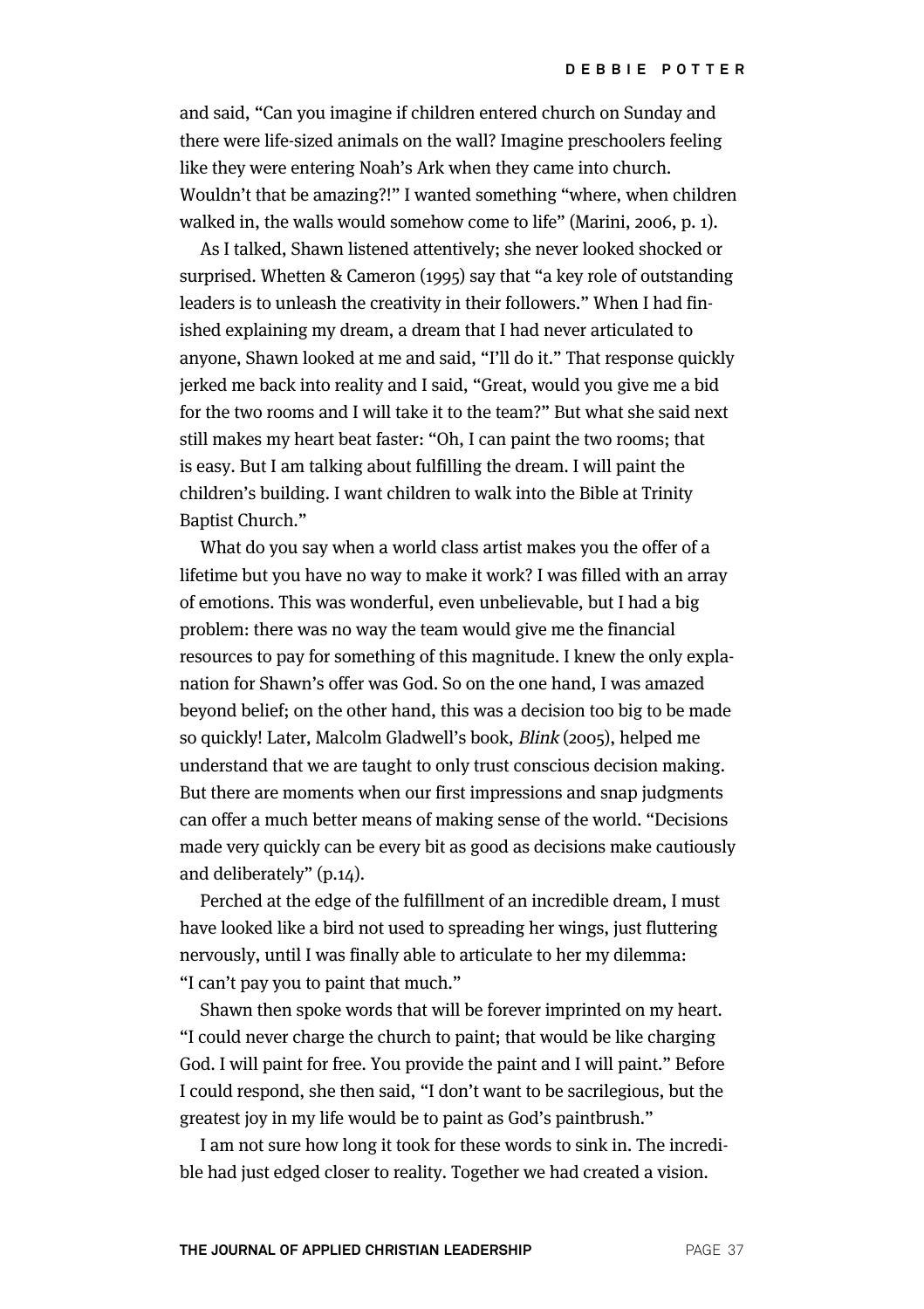And what no committee could have designed—and what I certainly could not have anticipated—was announced in this moment because an artist had been waiting for an opportunity to use her God-given talents, honed to perfection over years of practice, to minister in a way compatible with her calling.

Shawn's offer mirrored the words of Martin Luther King, Jr. (1963): "The end of life is not to be happy, not to achieve pleasure and avoid pain, but to do the will of God, come what may" (p. 144). Shawn then confided in me that she had been asking for years to use her talents and gifts for God at church, yet somehow no one would really let her. The teams and committees had so much "red tape" associated with them that it had prevented her from using her artistic abilities to glorify God. Now that the opportunity became available, Shawn was ready to respond. Bohm offers this advice to creative people facing this dilemma: "Be alert; be self-aware, so that when opportunity presents itself, you can actually rise to it" (as cited in Jaworski, 1998, p. 83). Shawn had been ready for a long time. It was the church that needed to get ready.

As I left that day, I knew church for children at Trinity Baptist Church would forever be changed. Shawn was ready to fulfill a calling from God. She would take her task as seriously as any doctor, teacher, mechanic, or pastor, all of whom are called to pursue their work with integrity and excellence. Mike Cosper (2010) states in his blog Art For, From and Facing the Church, Mike Cosper (2010) says that "art from the church is the work of the artist in the surrounding world. Here, artists pursue their calling and maximize their gifting" (p. 2).

# **May 4, 2005**

Shawn began painting on May 4, 2005. She came into the building wearing her painting overalls and carrying paint cans and many brushes. Now, where do we begin? Throughout our planning sessions, Shawn and I both knew that the first painting on the wall had to "sell" the project to the church; some would be skeptical about painting on the walls of the church. Two by two, starting with the elephants, Shawn began. Every morning she would enter the building and lay her hands on the wall. She would pray for God's guidance, thanking Him for letting her be His paintbrush (Gosnell, 2009, p. 1). The first elephant was a gigantic Asian elephant painted prominently in the middle of the three-story rotunda. [Picture: Potter Elephant] Shawn made a choice to "go big." She "knew that it was going to have to be the sales job" (p. 1). In another interview, Shawn says, "I painted the elephants first because I felt I had to win the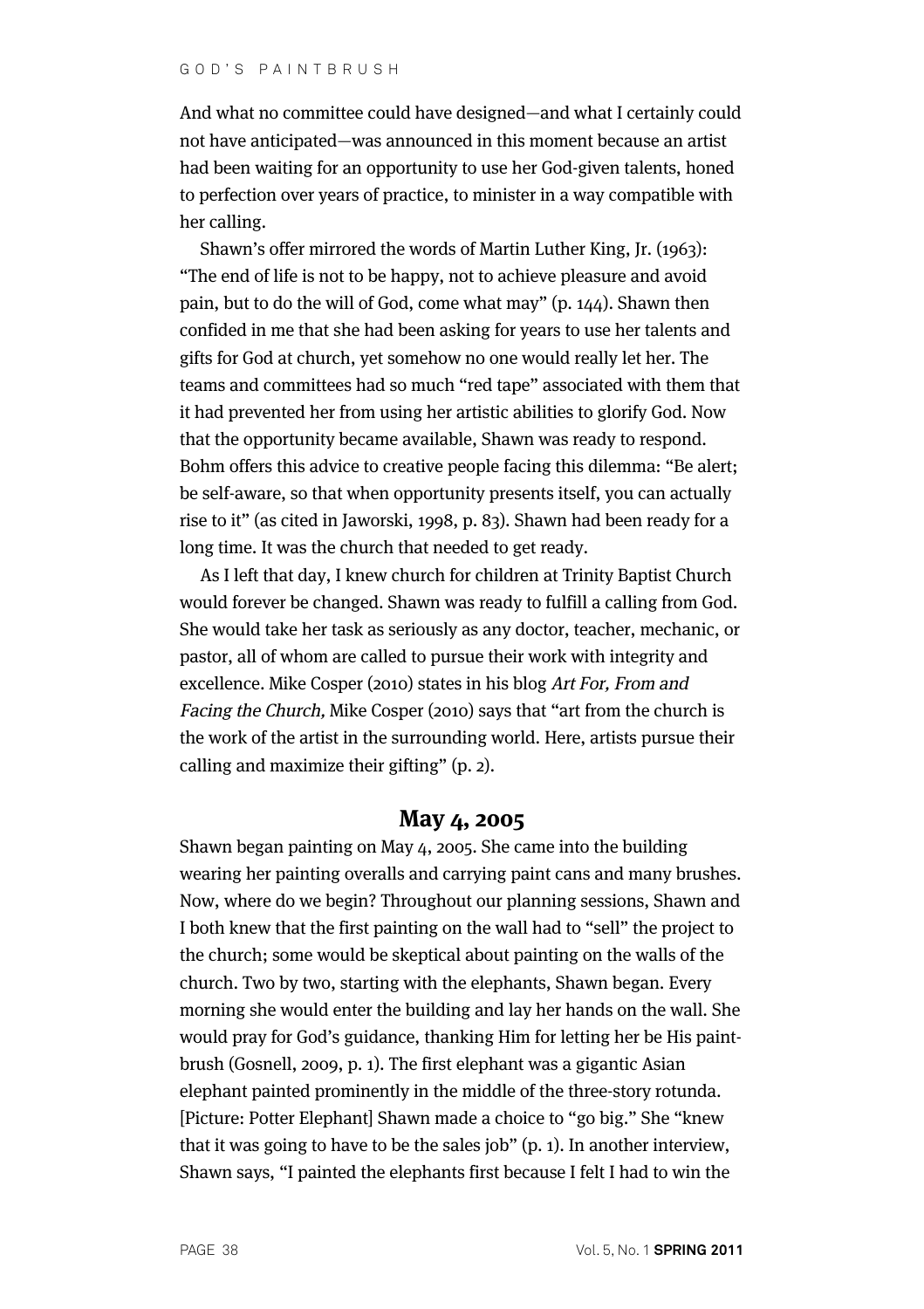

members with a big start—to give them an idea of the scale of the project" (Marini, 2006, p. 2).

The elephant did the job. Any concerns quickly were subdued; Noah's Ark was coming to life for the children at Trinity Baptist Church. Shawn paints unbelievably fast, so each Sunday there were numerous new animals on the walls. The children were our measure of success. One Sunday, when a visiting family brought their child into the children's center, the child was anxious about her parents leaving her there while they attended church. One of our workers brought the child out to see the animals on the walls, and within minutes she was petting the elephant, happy and calm. As Gosnell (2009) wrote, "the children could not wait to get here every week to see what was new on the walls" (p. 2). Not only the children were intrigued; each Sunday numerous members of the congregation would stop by the children's center to peer in and see what was going on.

By the end of the summer the first floor's blank walls had been transformed into a menagerie of animals, ranging from the very large (elephants, camels, gorillas, lions, zebras and tigers) to the very small (birds, fish and small mammals, as well as rodents and insects) (Gosnell, 2009, p. 2). Stecher (2006) also captures the moment: "To walk into the center is to walk into a biblical wonderland—a place where the walls tell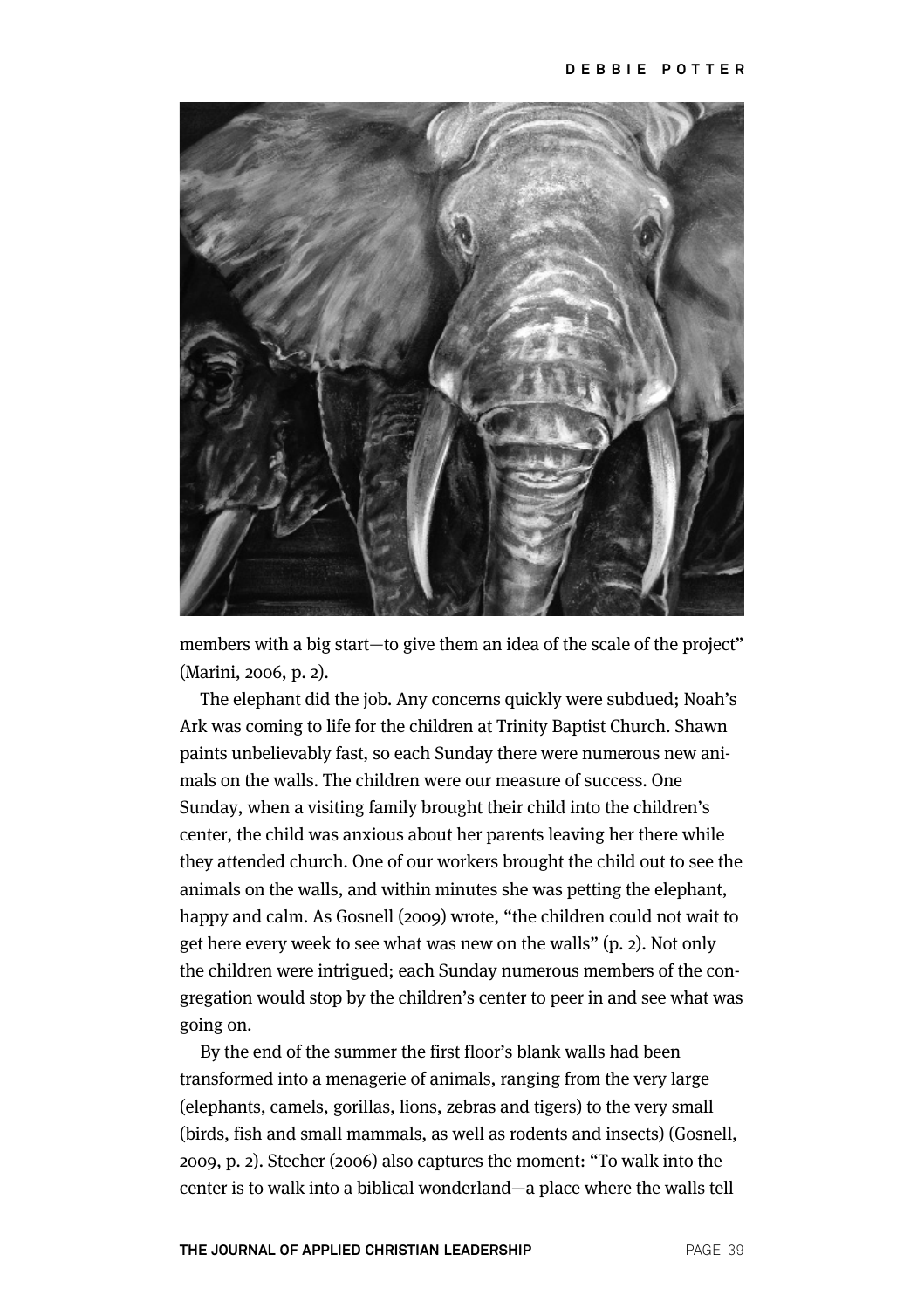stories and where visitors are left in awe" (p. 7B). [Picture: Potter Group]

One of the great surprises was how the project crossed age boundaries. As Shawn painted this became clear to see. Her painting began to give life to everything it touched, causing our church to become truly authentic (Lewis, Corderio, & Bird, 2005, p. 33). There were as many adults coming to the children's center every Sunday as children. What Shawn had done had turned into something far greater than anything either of us had imagined. Now every Sunday people of all ages file through the center to admire her work. The congregation is so excited that one of our own was able to do something like this (Wellinghoff, 2006, p. 142).

There was a new energy in the air at Trinity, and it was a testimony to God's provision. Shawn was an inspiration to all of us; for eleven months, until the downstairs was complete, she showed up every morning to paint. Five-hundred life-sized animals filled the walls of the ark.

The painting created such a spark at Trinity. Once Shawn began to paint, the project gained momentum. It was apparent that God was using her to do something extraordinary. Who would have ever imagined that paint could change the attitude of a church? God uses means we have never thought about for His glory. The painting was something far greater than either of us could have ever imagined.

#### **Now What?**

The day came when the mission seemed complete; preschoolers had a life-sized Bible to walk through, with one of the greatest Bible stories coming to life. But Shawn was not ready to quit. She came to me one morning and said, "What about the older children? Do you have a dream for what you would want them to experience at church?" For Shawn, it was a "loaves and fishes moment" (Gosnell, 2009, p. 4). "Whatever's in your basket, give all five loaves and both fishes; don't keep any of it" (Stecher, 2006, p. 12B). Clearly she had more to give.

So we made plans to paint upstairs, too. It was hard to imagine that it could possibly be as captivating as downstairs. After prayer and discussion, we decided that the upstairs should bring to life the Bible stories that the children are learning about during Sunday school. Art can be a powerful tool to help children learn. Kathy Koch (2011) states, "Even if it's not one of their strengths, all children do have the ability to think in pictures" (p. 2).

The decision about what stories to paint on the walls was difficult. There are so many wonderful stories to choose from in the Bible. So, she started with the middle, the story of the Nativity. [Picture: Potter Manger]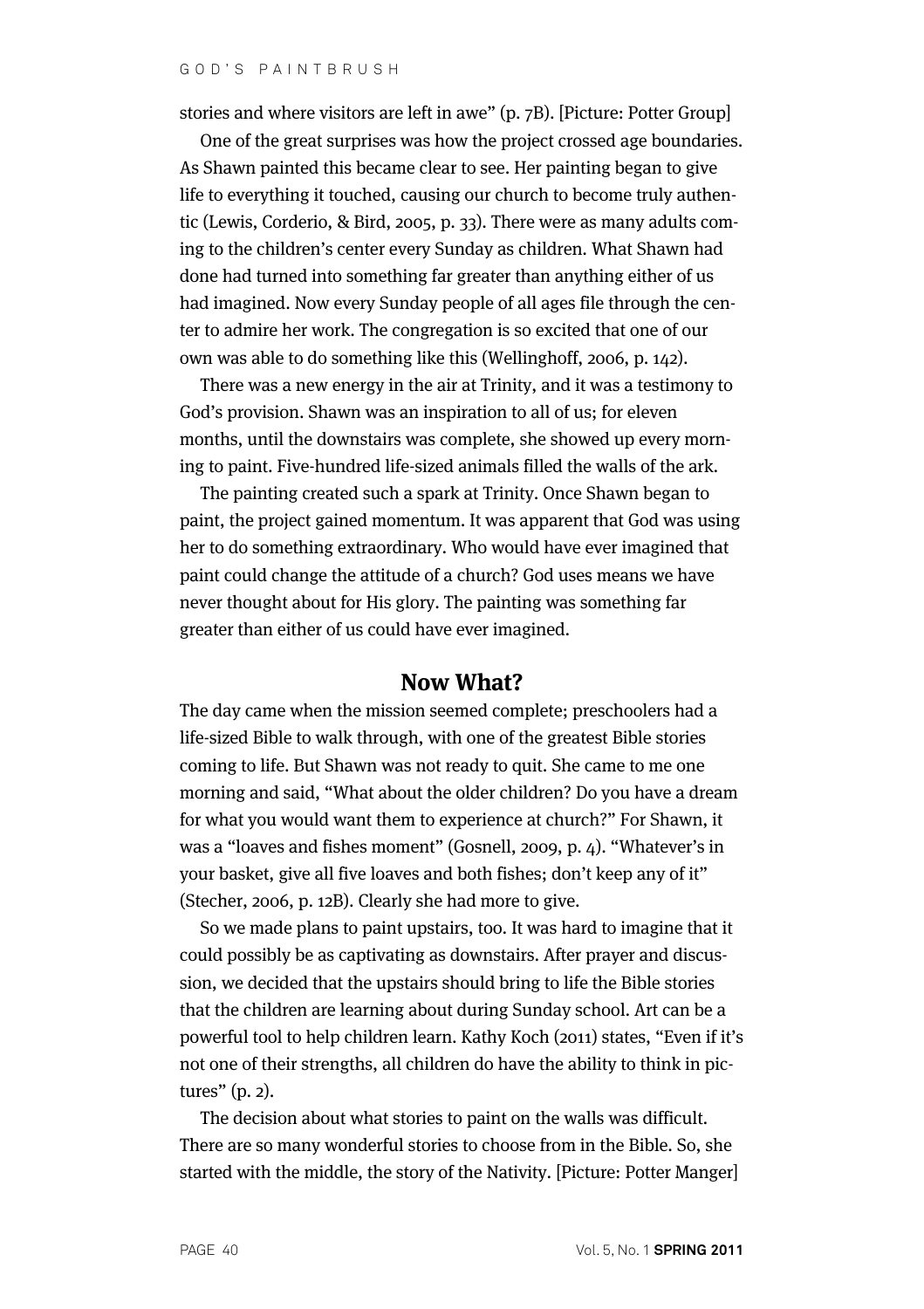

To connect the downstairs animals to the upstairs stories, the wise men and their camels help guide the ascent up the stairs into Jesus' birth. Since the nativity was in the middle of the upstairs, it was easy to put Old Testament stories on one end and New Testament on the other. "As with the animals downstairs, Bridges wanted the images to be as life-like as possible" (Marini, 2006, p. 2). The upstairs was completed as rapidly as downstairs and soon life-sized Bible stories lined the hallways. "Goliath, for example, towers over the diminutive David, even as he is felled by the young boy's hurled stone. As Jesus teaches the Rabbis in the Temple, village gossips congregate in the back, their disapproval evident" (Marini, 2006, p. 2). Stories included Moses, Ruth, Hannah, David and Goliath, Daniel, and Esther. In the middle of the hall is the nativity story and on the other side are New Testament stories and parables from Jesus' life and resurrection.

The mural was complete when we had run out of wall space. This indescribable work includes 500 life-sized animals in Noah's Ark (not counting the many insects, mice and other small creatures), depictions of 21 Bible stories, and more than 80 scripture verses hidden throughout the mural.

It took an estimated ninety-three gallons of paint—that is, about \$10,000 worth of paint—which is enough to cover more than 32,500 square feet of wall space (three-quarters of a football field). Today the estimated value of the mural is over a million dollars. However, the best part of the mural is the fact that the walls proclaim what we're all about (Stecher, 2006, p. 12B). There is no confusion; children are walking into the Bible when they enter the doors of Trinity Baptist Church.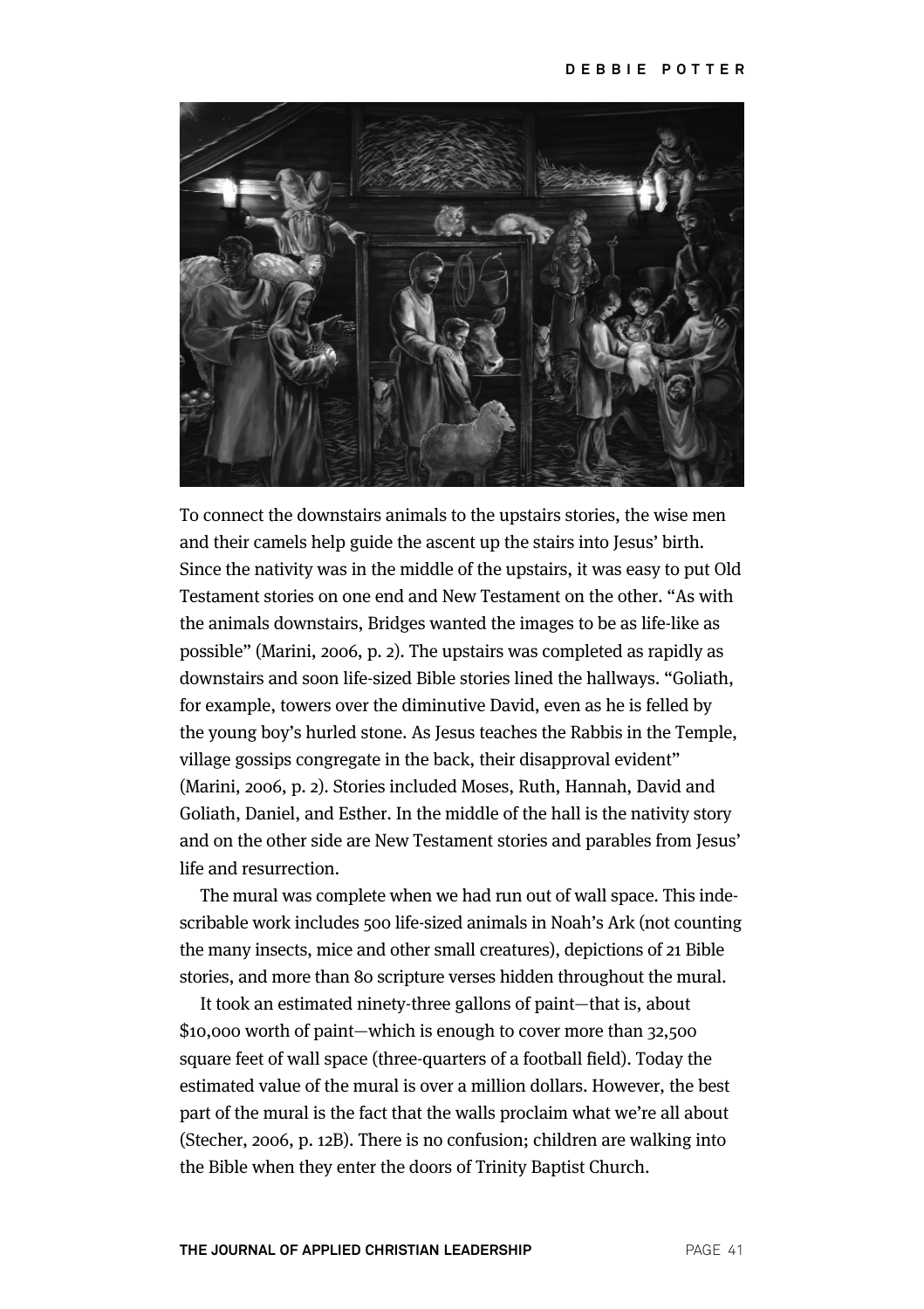

# **The Age of the Ordinary**

Upon completion of the mural, Shawn initiated a children's art program for the church. [Picture: Potter Shawn] On the classroom wall is an inscription authored by the artist herself:

God, thank you for my talent, Help me use it for your will. Don't let me deny it, underestimate it or be lazy with it.

The story of Trinity does not only lie in the beauty of the mural; it lies in the empowerment of laity to use their gifts and talents to honor God. When Pastor Leslie Hollon arrived to become the fourth pastor to lead the congregation, he expressed these words about the painting: "Here we see a remarkable example of someone who dedicated her talents to create a million dollars' worth of artwork for the life and ministry of the church. That's an affirmation and encouragement for other Christ-followers and churchgoers to use their talents for the kingdom and the church" (Gosnell, 2009, p. 5). In the words of Shawn herself, a church should be "a place to serve and to be served; a place to love and to be loved. We are His hands, feet, face – THE CHURCH." The story of Trinity is the story of the ability of God to work in amazing ways through His people, if they are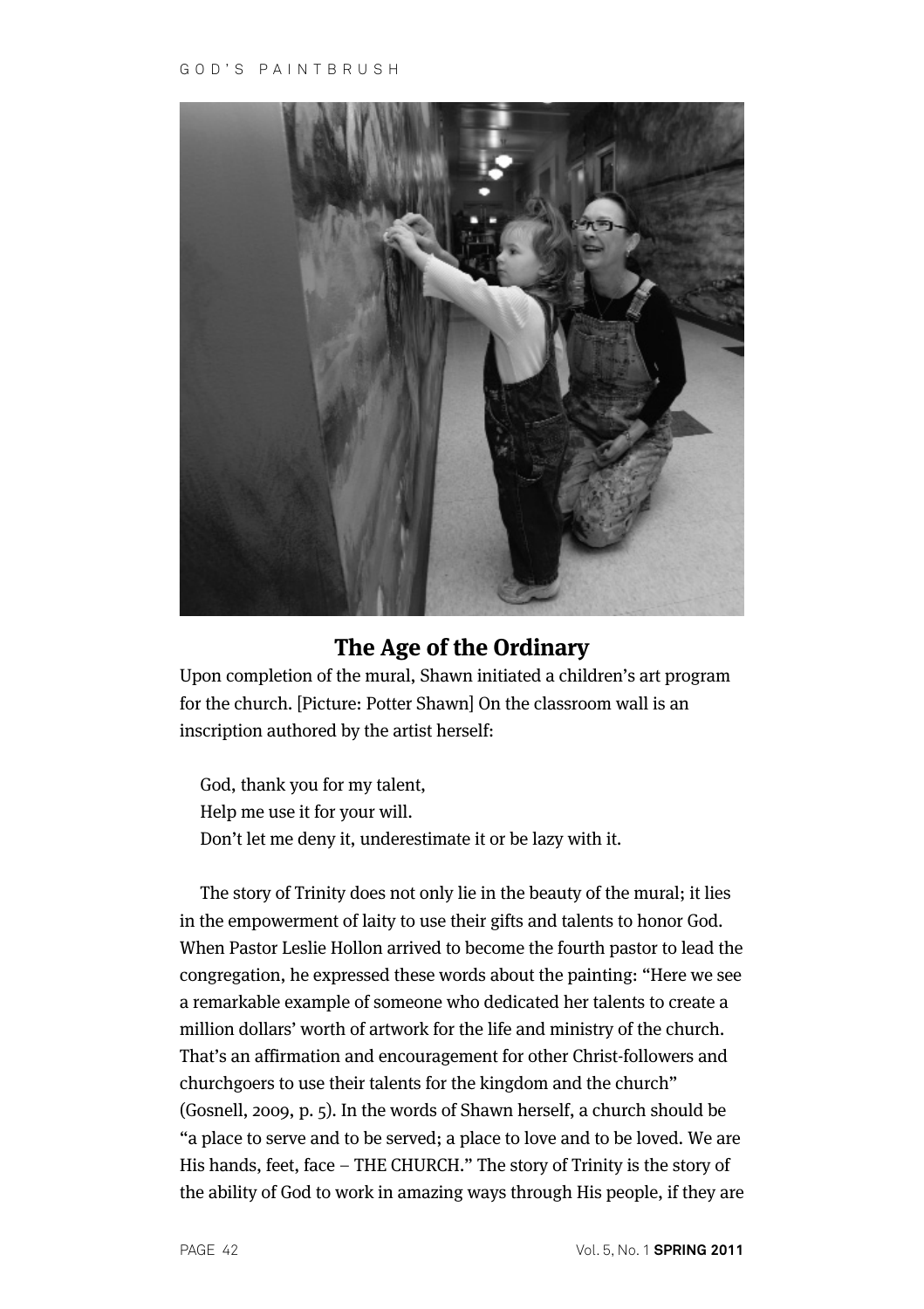allowed to use their gifts. Can you imagine what churches could look like around the world if each church experienced an authenticity to follow God's voice? Just as different and distinct as fingerprints should be the churches of God's people.

The story of Trinity is meant to awaken the hearts of leaders to create an environment where God can truly work through the amazing gifts He has given to the members of the churches. Churches need to move from the age of the ordained to the age of the ordinary. There was a time when a desire to serve God meant to leave "ordinary" professions to seek a calling as an ordained leader, wholly devoted to serving God and the church. But today God is calling the ordinary to see their giftedness as the very vehicle to serve him in the world.

Holy moments occur when people recognize a gift or ability that God has given them and they share it with the world. There are many people within our congregations who have their hands raised in the classroom of life, calling out to God: "Pick me! Pick me! I'm ready to serve you!" Our job as leaders in these churches is to have the courage to break from the norm and allow God to express His creativity through us as individuals.

#### **References**

- Bridges, W. (1991). Managing transitions: Making the most of change. Reading, MA: Addison-Wesley.
- Collins, J. (2005). Why business thinking is not the answer: Good to great and the social sectors. San Francisco, CA: Elements Design Group.
- Cosper, M. (2010, November 12). Art for, from, and facing the church [Web log post]. Retrieved from http://thegospelcoalition.org/blogs/tgc/2010/11/12/ art-for-from-and-facing-the-church
- Fullan, M. (2001). Leading in a culture of change: Being effective in complex times. San Francisco, CA: Jossey-Bass.
- Fullan, M. (2008). The six secrets of change: What the best leaders do to help their organizations survive and thrive. San Francisco, CA: Jossey-Bass.
- Gladwell, M. (2005). Blink: The power of thinking without thinking. New York, NY: Back Bay Books/Little, Brown.
- Gosnell, L. (2009, September 29). Walk into the Bible. Faith & Leadership. Retrieved from http://www.faithandleadership.com/features/articles/ walk-the-bible
- Jaworski, J. (1998). Synchronicity: The inner path of leadership. San Francisco, CA: Berrett-Koehler.
- King, Jr., M. L. (1963). Strength to love. Philadelphia, PA: Fortress.
- Koch, K. (2011). The picture smart Bible fits with how God designed our minds/spatial intelligence. Retrieved from http://www.bibledraw.com/Why-Pictures.html
- Lewis, R., Cordeiro, W., & Bird, W. (2005). Culture shift: Transforming your church from the inside out. San Francisco, CA: Jossey-Bass.